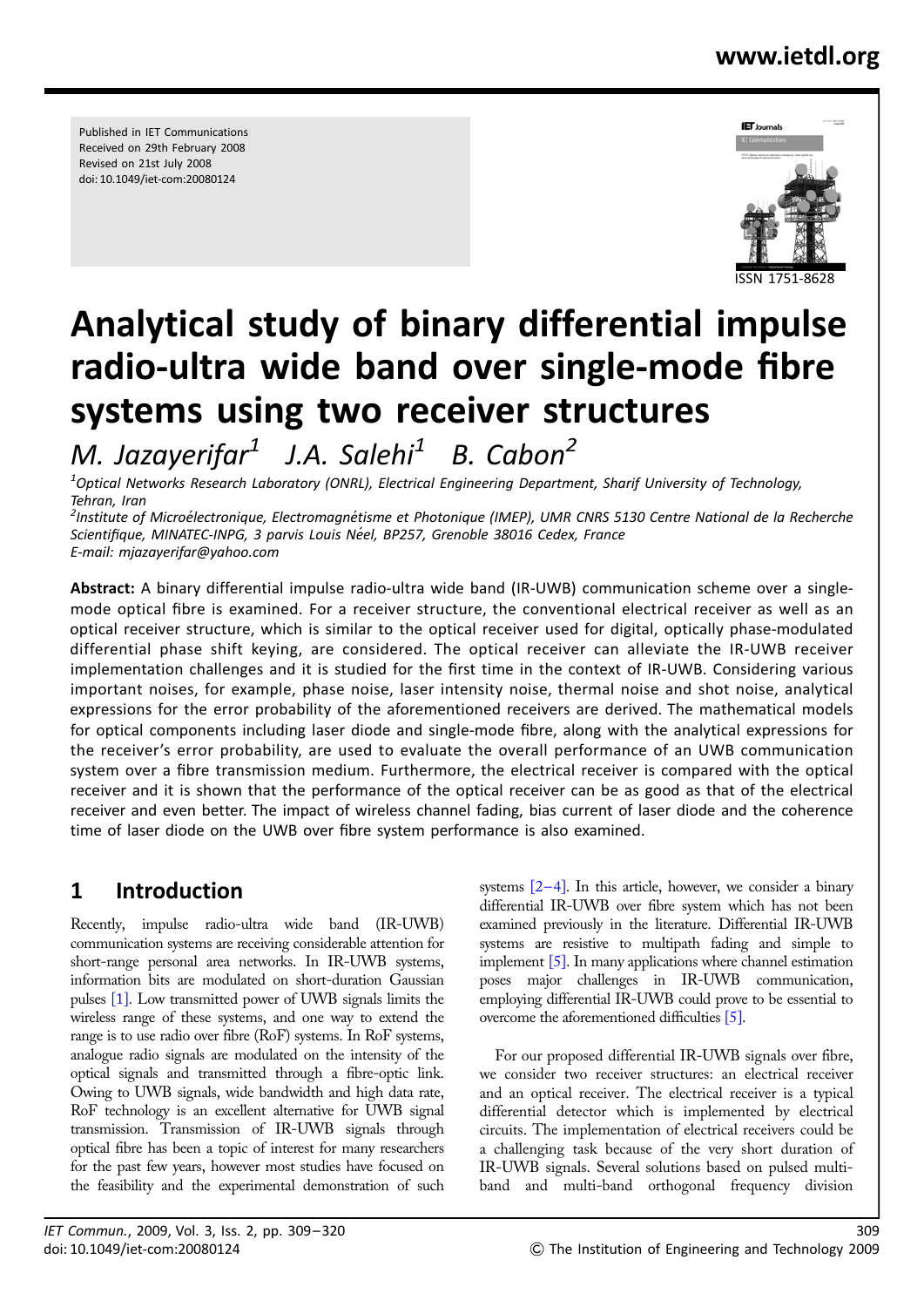

Figure 1 Block diagram of a typical uplink UWB over fibre system using the proposed receiver structures in this paper

multiplexing are proposed to alleviate this problem [6]. Implementing a segment of IR-UWB receiver in an optical domain can also alleviate the problem to some extent, especially in an RoF system. That is why, besides the electrical receiver, we have proposed an optical receiver for optical differential UWB systems. The optical detector proposed in this paper is in fact the receiver that is used for digital optically phase-modulated PSK systems [7], however in this paper it is used for an intensity-modulated UWB signal over fibre system. The proposed optical receiver can be used in the uplink of an UWB over fibre system.

We obtain analytical expressions for the error probability of the above two receivers. In our analysis, we consider the effect of various noise sources including laser intensity noise, phase noise, shot noise and thermal noise. Fig. 1 shows the block diagram of an optical uplink UWB over fibre system.

Considering this figure, we use mathematical models for optical components as well as the analytical expressions for error probability to evaluate the performance of the overall system. In this paper, a distributed feedback (DFB) laser is used to modulate UWB signals on optical power. The model of DFB is experimentally verified. We investigate the impact of DC component of the transmitted optical power and the coherence time of DFB laser on the performance of electrical and optical receivers and compare these two receivers.

The rest of this paper is organised as follows. In Section 2, the modulation scheme and receiver structures are described in more detail. In Section 3, mathematical models of the optical components are discussed. In Sections 4 and 5, the analytical expressions for the performance of the receivers are obtained. In Section 6, the performance of the whole system is evaluated and the numerical results are discussed. We conclude the paper in Section 7.

## 2 System description

In IR-UWB systems, data bits are modulated over shortduration Gaussian pulses which are represented by  $s(t)$  in this paper.  $s(t)$  could be either a monocycle or a doublet [1]

Monocycle: 
$$
s(t) \propto t \exp\left(-\left(\frac{t}{\tau}\right)^2\right)
$$
 (1)

Doublet: 
$$
s(t) \propto \left(1 - \frac{2t^2}{\tau^2}\right) \exp\left(-\left(\frac{t}{\tau}\right)^2\right)
$$
 (2)

In order to cover the whole UWB spectrum, that is, 3.1– 10.6 GHz, the above wave forms must have a duration at about 200 ps [1].

At the transmitter, electrical UWB signals can be modulated on the optical carrier using either a laser diode or an external modulator. These components may affect the shape of the original electrical UWB signal. Let the transformed or reshaped UWB waveforms be represented by  $u(t)$ . We assume that the electrical current which modulates the DFB laser is  $I(t) = I_{\text{b}} \pm I_{\text{mod}} s(t)$ , where  $s(t)$  is the normalised ideal UWB signal so that  $\max[s(t)] - \min[s(t)] = 1$ .  $I<sub>b</sub>$  and  $I_{\text{mod}}$  are the bias current and modulating current, respectively. The corresponding optical power can also be considered as  $P_{\rm o}$  $(t) = P_b \pm P_m$   $u(t)$ , where  $u(t)$  is normalised so that  $max[u(t)] - min[u(t)] = 1$ .  $P_m$  and  $P_b$  are called the modulating power and bias power, respectively.

Note that in any differential modulation, the difference between the successive transmitted bits determines the value of the data bit, that is, two successive  $P_0(t) = P_b + P_m u(t)$ or two successive  $P_0(t) = P_b - P_m u(t)$  is detected as zero, whereas  $P_o(t) = P_b + P_m u(t)$  followed by  $P_o(t) = P_b - P_m$  $u(t)$  or  $P_0(t) = P_b - P_m u(t)$  followed by  $P_0(t) = P_b + P_m$  $u(t)$  is detected as 1. Considering this mapping, the two successive received bits must be multiplied to each other at the receiver.

In the following sections, we discuss the receiver structures needed to decode and obtain the above received signal.

#### 2.1 Electrical receiver

The block diagram of the proposed electrical binary differential receiver is depicted in Fig. 2. The received optical signal is first transformed into an equivalent electrical domain signal and the rest of processing is applied in the electrical domain.

As shown in this figure, after photo-detection two successive bits are multiplied to each other and integrated over a bit duration to make the decision variable. This decision variable is compared with the threshold value  $(i_{th})$ to detect the data bits.

#### 2.2 Optical receiver

The block diagram of this receiver is shown in Fig. 3. The optical received signal is first passed through the optical structure shown in the left, and then it is photo-detected using a balanced photo-detector [7]. The receiver is made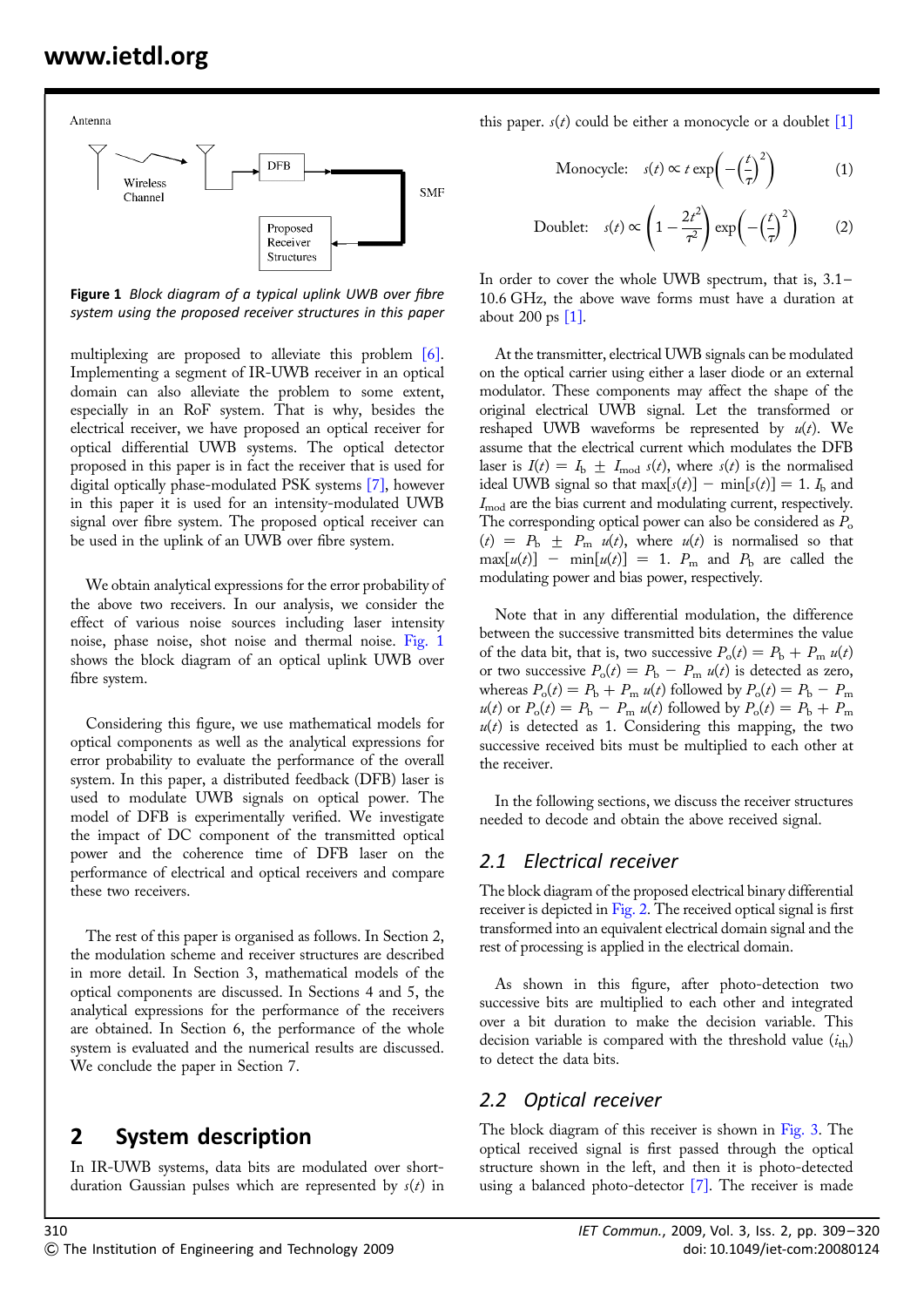

Figure 3 Optical receiver for binary differential signals

**Optical Domain** 

of a Mach–Zehnder interferometer and a dual-balanced photo-detector. Both of these equipments, that is, the Mach–Zehnder interferometer and the dual-balanced photo-detector, are conventional equipments and are frequently used in optical PSK receiver structures. The difference between the delay of the upper and lower interferometer lines must be equal to the bit duration. If the bit duration is large, a long fibre will be required to implement the delay and it makes the implementation and packaging of the differential phase shift keying receiver difficult. For example, if a 40-ns bit duration is used the required fibre length will be around 8 m which may prove difficult to implement but not impossible. However, In UWB systems the expected bit rate is around 500 Mb/s that corresponds to the bit duration of 2 ns. The fibre length required to implement this delay is around 40 cm which is considered practical for implementation purposes.

Note that implementation problems may result in receiver imperfections that affect the performance of receivers. For example, implementing a large delay may result in an inaccurate delay or even fluctuations of the delay value. However, in this paper we consider an ideal receiver, and all equations are derived based on this assumption.

Assume that  $x(t)$  represents the optical electric field entering the receiver. Considering the figure above, the incident optical electric fields  $y_1(t)$ ,  $y_2(t)$  will be [8]

$$
y_1(t) = \frac{1}{2}[-x(t) + x(t - T)],
$$
  

$$
y_2(t) = \frac{-j}{2}[x(t) + x(t - T)]
$$
 (3)

where  $T$  represents the delay in Fig. 3 and is equal to a bit duration. The two photo-detectors shown in Fig. 3 release electric currents which are proportional to the square of the electric fields

**Electrical Domain** 

$$
i_1(t) = R|y_1(t)|^2
$$
,  $i_2(t) = R|y_2(t)|^2$  (4)

where  $R$  is the responsivity of the photo-detector. From Fig. 3, we can write

$$
i_{\rm b}(t) = i_2(t) - i_1(t) \tag{5}
$$

Let  $x(t) = A(t)e^{-j(\omega t + \varphi(t))}$ , where  $A(t)$  is the amplitude,  $\omega$  and  $\varphi(t)$  are the angular frequency and the phase of the optical field, respectively. Substituting  $x(t) = A(t)e^{-j(\omega t + \varphi(t))}$  in  $(3)$ – $(5)$  we obtain

$$
ib(t) = R[A(t)A(t - T)\cos(\varphi(t) - \varphi(t - T))]
$$
 (6)

In the above equation, the amplitude of the optical electric field of two successive bits is multiplied. Furthermore, from Fig. 3 the decision variable, which is denoted by  $D_v$ , is equal to the integration of this multiplication over a bit duration, that is,  $D_v = \int_0^T i_b(t) dt$ .

Note that in (6) the term  $cos(\varphi(t) - \varphi(t - T))$  is affected by both the laser chirp effect and the laser phase noise. The first effect, that is, laser chirp effect, is advantageous in differential UWB over fibre systems, and the second effect, that is, laser phase noise, is disadvantageous as will be discussed in later sections.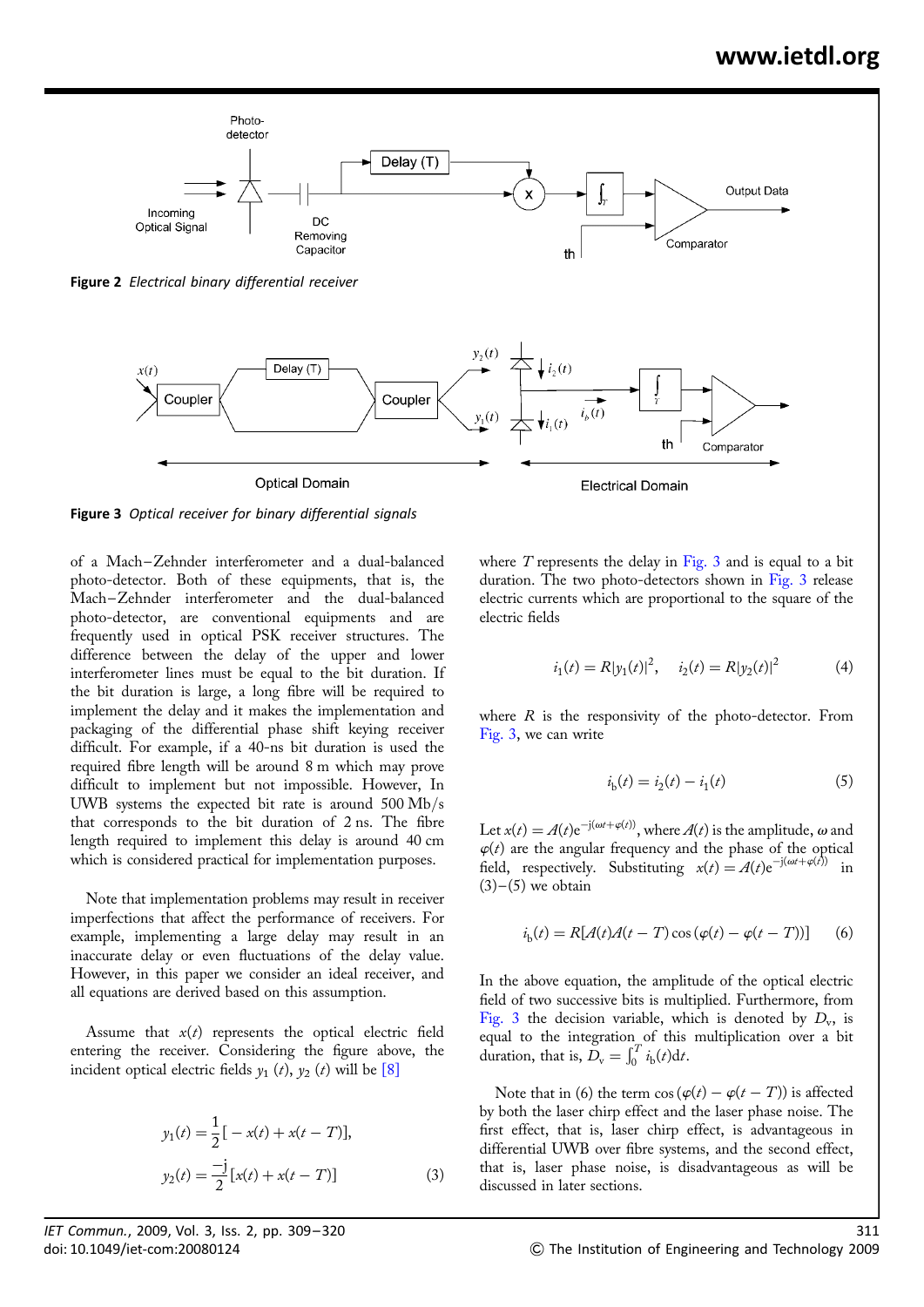#### 3 Optical components modelling

Considering Fig. 1, we develop mathematical models for DFB laser diode and single-mode fibre (SMF) [9]. In modelling the SMF, the effect of dispersion and attenuation is considered  $[10]$ , and the nonlinear effects and polarisation mode dispersion are not taken into account because of their negligible effect in our application [9]. Laser rate equations are used to model the DFB laser. We have assumed a single-mode case. Laser rate equations are based on nine parameters that explain various aspects of laser diode behaviour [11]. In order to determine the numerical values of these parameters, a curve-fitting approach is used [11]. The small signal frequency response of a DFB laser is experimentally measured. It can also be theoretically expressed in terms of the laser rate equation parameters [11]. We employ those numerical values for rate equation parameters that make the theoretical frequency response to become the best fit when compared with the experimental measurement results as shown in Fig. 4. In order to obtain those values, we use numerical optimisation methods [9]. We set an upper and lower bound for each parameter, so that the optimisation leads to proper numerical values. Using the obtained numerical values, we also compare the static  $L-I$  (light power-current) characteristic of the laser with the experimental results, and we find that they are in very good agreement, and the DFB threshold current is  $I_{\text{th}} = 10 \text{mA}$  as shown in Fig. 5. The numerical values for DFB laser rate equation parameters are presented in Table 1.

Note that the actual DFB laser model is obtained by inserting the numerical values of Table 1 in the laser rate equations used in [11]. The models of this section are used to obtain  $u(t)$  from  $s(t)$  as explained in Section 2.

### 4 Electrical receiver performance evaluation

Assuming an additive noise model [10], the photo-detected current will be

$$
i(t) = RP_o(t) + N(t)
$$
\n<sup>(7)</sup>

where R is the responsivity of the photo-detector,  $P_{o}(t)$  is the incident optical power and  $N(t)$  represents the noise. We consider the impact of intensity noise, shot noise and thermal noise whose variances are  $R^2 P_o^2(t)$ (RIN), eRP<sub>o</sub>(t) and  $2kT_r/r$  [10] and will be represented by  $\sigma_{\rm P}^2$ ,  $\sigma_{\rm s}^2$  and  $\sigma_{\rm t}^2$ , respectively. Here, RIN represents the relative intensity noise of laser,  $e$  is the electron charge,  $k$  is the Boltzman constant,  $T_r$  is the absolute temperature and r is the electrical resistance. The mean of  $N(t)$  is equal to zero. We assume that all noise are white. Therefore considering the independence of noises, we can write the covariance function of  $N(t)$  as

$$
C_N(t, \tau) = \left( R^2 P_o^2(t)(\text{RIN}) + eRP_o(t) + \frac{2kT_r}{r} \right) \delta(\tau) \quad (8)
$$

From Fig. 2, the decision variable,  $D_v$ , is

$$
D_{\rm v} = \int_0^T (i(t) - i_{\rm DC})(i(t - T) - i_{\rm DC}) \mathrm{d}t \tag{9}
$$

where  $i_{\text{DC}}$  represents the DC component of the released current. This DC component has no information and is removed prior to obtaining the decision variable  $D_v$  as shown in Fig. 2.



Figure 4 Small signal frequency response of DFB in  $I_b = 50$  mA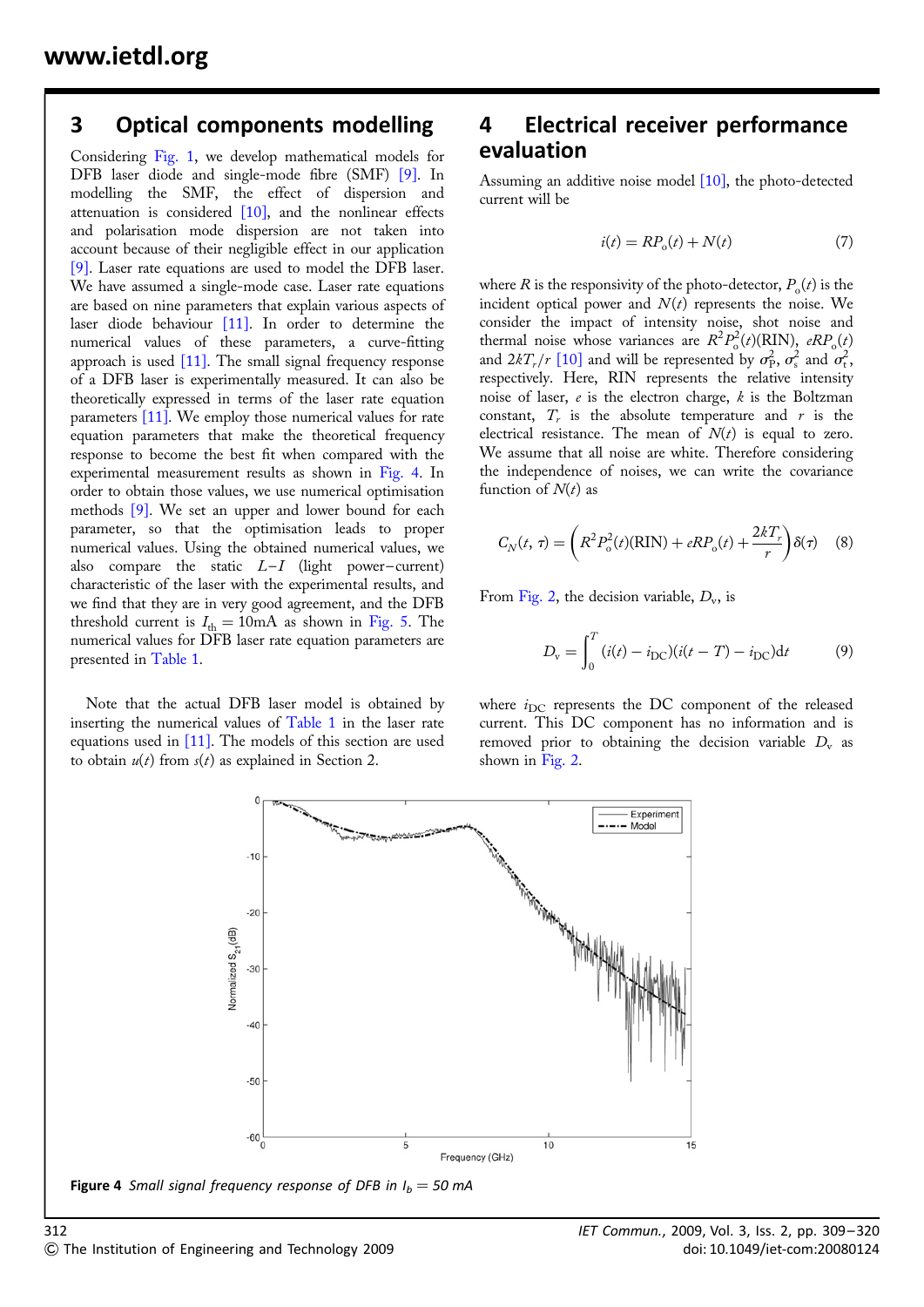

Figure 5 Light-current  $(L-l)$  static characteristic of DFB laser

| mode confinement factor                                                 | Г              | 0.2851                   |
|-------------------------------------------------------------------------|----------------|--------------------------|
| gain slope constant, $cm^3/s$                                           | $g_0$          | $9.465 \times 10^{-7}$   |
| active layer volume, cm <sup>3</sup>                                    | v              | $2.315 \times 10^{-11}$  |
| carrier density at transparency,<br>$cm^{-3}$                           | $N_{\rm t}$    | $1.1569 \times 10^{-18}$ |
| gain compression factor, cm <sup>3</sup>                                | ε              | $2.0371 \times 10^{-17}$ |
| the fraction of spontaneous<br>emission coupled into the lasing<br>mode | β              | $1.1246 \times 10^{-4}$  |
| photon lifetime, ps                                                     | $\tau_{\sf p}$ | 2.1263                   |
| electron lifetime, ns                                                   | $\tau_e$       | 1.1937                   |
| differential quantum efficiency                                         | $\eta_0$       | 0.3316                   |

Table 1 Laser rate equation parameters

Assume that the mean and the variance of  $D_v$  is represented by  $\eta$  and  $\sigma^2$ , respectively. Then from (7) and (9) they can be obtained after some straightforward algebra

$$
\eta = R^2 \int_0^T (P_o(t) - P_b)(P_o(t - T) - P_b)dt \qquad (10)
$$

where  $P_{\rm b}$  represents the DC component of the optical power at the receiver as explained in Section 2. Considering  $(7)$ – $(9)$ , the variance of  $D_v$  is also obtained after a straightforward algebra

$$
\sigma^2 \simeq \int_0^T R^2 (P_o(t) - P_b)^2 W(t - T) dt
$$

$$
+ \int_0^T R^2 (P_o(t - T) - P_b)^2 W(t) dt \qquad (11)
$$

where

$$
W(t) = \left( R^2 P_o^2(t)(\text{RIN}) + eRP_o(t) + \frac{2kT_r}{r} \right) \tag{12}
$$

Assume that  $P_0(t) = P_b + P_m u(t)$ , as stated in Section 2. Now we can simply obtain the error probability. If the data bit is zero, the corresponding transmitted bits may be either  $P_0(t) = P_b +$  $P_{\text{m}} u(t), P_{\text{o}}(t-T) = P_{\text{b}} + P_{\text{m}} u(t) \text{ or } P_{\text{o}}(t) = P_{\text{b}} - P_{\text{m}} u(t),$  $P_{o}(t - T) = P_{b} - P_{m}u(t)$ . Substituting the above expressions in  $(10)$ – $(12)$  we obtain the decision variable's mean and variance which are represented by  $\eta_{0,1}, \sigma_{0,1}^2$  and  $\eta_{0,2}, \sigma_{0,2}^2,$ where the indices  $(0,1)$  and  $(0,2)$  represent the first and the second cases, respectively. If the data bit is 1, the corresponding transmitted bits may be either  $P_0(t) = P_b +$  $P_{\text{m}} u(t)$ ,  $P_{\text{o}}(t - T) = P_{\text{b}} - P_{\text{m}} u(t)$  or  $P_{\text{o}}(t) = P_{\text{b}} - P_{\text{m}} u(t)$ ,  $P_o(t - T) = P_b + P_m u(t)$ . Both of them lead to the same values for the mean and variance which are represented by  $\eta_1$ ,  $\sigma_1^2$ . We do not write the exact expressions for the above mean and variances because they can be simply obtained from (10) and (11). Finally, considering the threshold value  $i_{\text{th}}$ (Fig. 2), we can write the error probability as

$$
Pe = \frac{1}{4} Q \left( \frac{\eta_{0,1} - i_{\text{th}}}{\sigma_{0,1}} \right) + \frac{1}{4} Q \left( \frac{\eta_{0,2} - i_{\text{th}}}{\sigma_{0,2}} \right) + \frac{1}{2} Q \left( \frac{i_{\text{th}} - \eta_1}{\sigma_1} \right)
$$
(13)

where  $Q(x) = 1/\sqrt{2\pi} \int_{x}^{+\infty} \exp(-y^2/2) dy$ .

## 5 Optical receiver performance evaluation

Assume that the input electrical field is

$$
x(t) = A(t)e^{-j(\omega t + \varphi(t))} + z(t)
$$
 (14)

where  $z(t)$  represents an additive noise. In general,  $z(t)$  is a zero mean noise with variance  $\sigma_z^2$  that can be determined from the laser intensity noise characteristics see the appendix. At the first step, we consider  $\varphi(t)$  as a deterministic value and derive the error probability which is conditioned on  $\varphi(t)$ , then we will obtain the total error probability by averaging over  $\varphi(t)$ .

Substituting  $(14)$  in  $(3)$  and using  $(4)$  and  $(5)$  we achieve the following equation

$$
i_{\mathbf{b}}(t) = R\Big[A(t)A(t-T)\cos(\varphi(t) - \varphi(t-T)) + z(t)z(t-T) + z(t)A(t-T)\mathrm{e}^{\mathrm{i}\varphi(t-T)} + z(t-T)A(t)\mathrm{e}^{\mathrm{i}\varphi(t)}\Big] \tag{15}
$$

From Fig. 3, the decision variable is equal to

$$
D_{\mathbf{v}} = \int_0^T i_{\mathbf{b}}(t) \mathrm{d}t \tag{16}
$$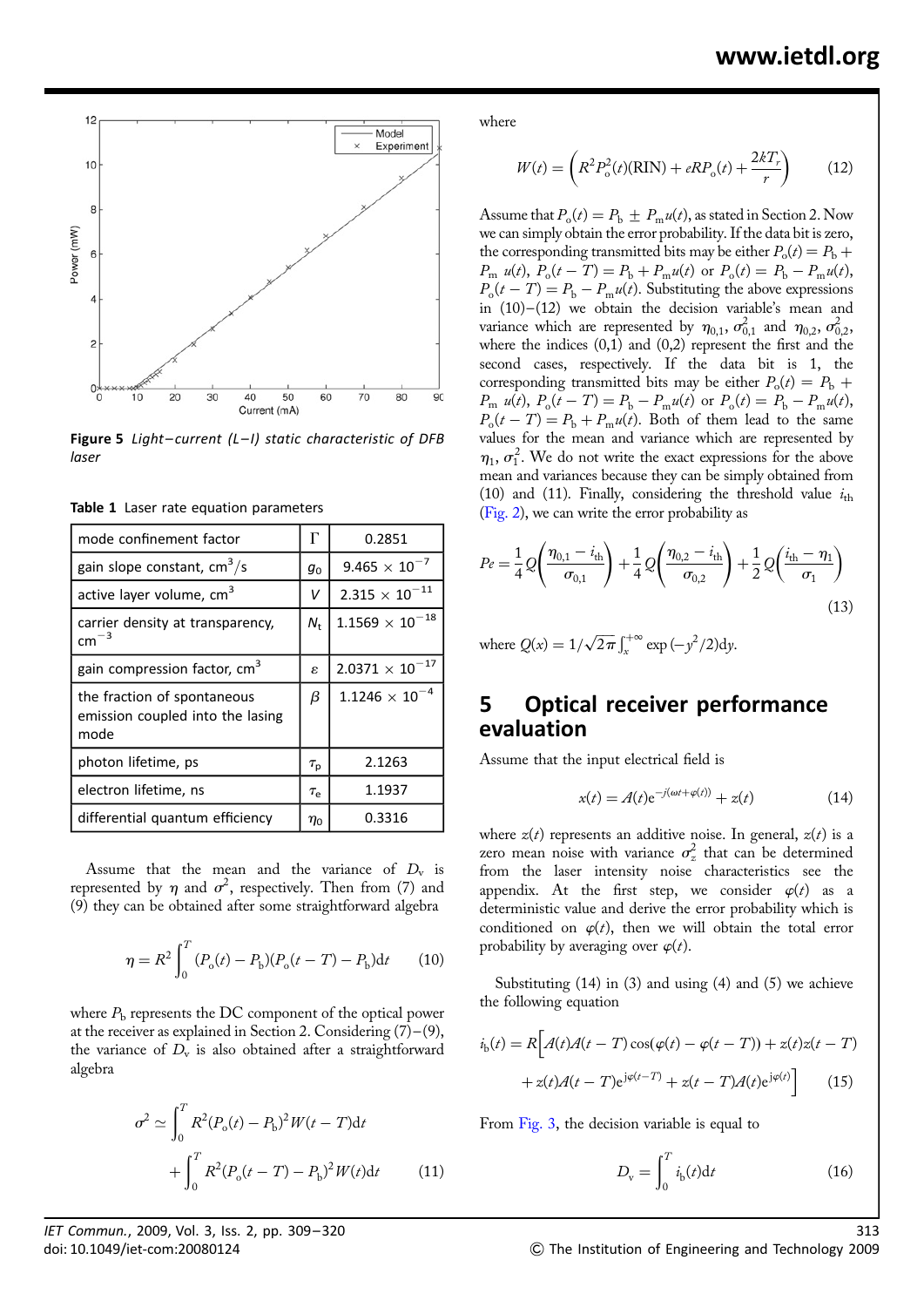After substituting (15) in (16) we can obtain the mean value of  $D_{\eta}$ 

$$
\eta = R \int_0^T A(t)A(t - T)\cos(\varphi(t) - \varphi(t - T))dt \qquad (17)
$$

Considering (15) we can also obtain the variance of  $i<sub>b</sub>(t)$ . This variance is due to  $z(t)$  and is equal to

$$
\sigma_{\rm P}^2 = R^2 \sigma_z^2 [\sigma_z^2 + A(t - T) + A(t)] \tag{18}
$$

Considering the shot noise  $\sigma_s^2 = eE[i_1(t)] + eE[i_2(t)]$  [10], and thermal noise  $\sigma_t^2$ , the total variance of  $i<sub>b</sub>(t)$  is equal to  $\sigma_P^2 + \sigma_s^2 + \sigma_t^2$ . As mentioned in Section 4, we assume that all noises are white. Therefore the variance of decision variable can be expressed as

$$
\sigma^{2} = \int_{0}^{T} \left[ R^{2} \sigma_{z}^{2} \left[ \sigma_{z}^{2} + A(t - T) + A(t) \right] + \frac{eR}{2} \left[ A^{2}(t) + A^{2}(t - T) + 2\sigma_{z}^{2} \right] + \frac{2kT_{r}}{r} \right] dt \quad (19)
$$

In order to obtain the error probability, we follow the same procedure as Section 4. Once again if the data bit is zero two cases may occur, then the corresponding means and variances are denoted by  $\eta_{0,1},$   $\sigma^2_{0,1},$   $\eta_{0,2},$   $\sigma^2_{0,2}$  and if the data bit is one, then the other two cases may occur. Both of the above cases lead to the same mean and variance which are denoted by  $\eta_1, \sigma_1^2$ . Using (13), we can obtain the error probability which is conditioned on the phase value  $\varphi(t)$ . Now, we can take the impact of phase noise into account. The phase noise can be modelled as a Weiner-Levy random process [12] whose mean, variance and probability density function are as follows

$$
E[\varphi(t)] = 0, \text{VAR}[\varphi(t)] = \alpha t, \quad P[\varphi(t)] = \frac{1}{\sqrt{2\pi\alpha t}} e^{-(\varphi^2(t)/2\alpha t)}
$$
\n(20)

where  $\alpha$  is the constant value which is related to the laser coherence time  $T_{coh}$ ;  $\alpha = 2/T_{coh}$  [13]. Considering (19), it can be easily verified that  $\sigma_{0,1}^2$ ,  $\sigma_{0,2}^2$  and  $\sigma_1^2$  are independent from  $\varphi(t)$ . Therefore we consider only the mean values as random variable whose means and variances need to be calculated. Averaging (17) with respect to  $\varphi(t)$  we can write

$$
E[\eta] = R \int_0^T A(t)A(t - T)
$$

$$
\times E\left[\frac{e^{j(\varphi(t) - \varphi(t - T))} + e^{-j(\varphi(t) - \varphi(t - T))}}{2}\right]dt \quad (21)
$$

Using (20) and Gaussian moment generating function, the

above equation can be expressed as

$$
E[\eta] = e^{-\alpha T/2} \int_0^T A(t)A(t-T)\cos(\varphi_0(t))dt \qquad (22)
$$

where  $\varphi_0(t)$  represents the deterministic phase difference between the successive transmitted bits, and it is caused by the chirp effect of the laser diode. In differential systems, if the value of transmitted bit is zero, the two successive transmitted waveforms will be similar, so the laser chirp have the same impact on both of them and  $\varphi_0(t) = 0$ , but if the value of transmitted bit is one, the two successive transmitted waveforms will have opposite signs so  $\varphi_0(t) \neq 0$ . Therefore the cosine term increases the difference between zero and one in differential UWB over fibre systems. Hence, it increases the Hamming distance and decreases the error probability.

In order to obtain the variance of  $\eta$ , we first derive  $E[\eta^2]$ from (17). After a straightforward algebra, we achieve the following equation

$$
E[\eta^2] = \frac{1}{2} \int_0^T \int_0^T A(t')A(t'-T)A(t)A(t-T)
$$
  
×  $E[\cos(\varphi(t) - \varphi(t-T) + \varphi(t') - \varphi(t'-T))$   
+  $\cos(\varphi(t) - \varphi(t-T) - \varphi(t') + \varphi(t'-T))]dt dt'$  (23)

With no loss of generality, assume that  $t' > t$ . Fig. 6 shows the phase noise against time relations for  $\varphi_0(t) = 0$ ; and we can deduce the following relations

$$
\varphi(t'-T) = \varphi(t-T) + \varphi_1 \tag{24}
$$

$$
\varphi(t) = \varphi(t - T) + \varphi_1 + \varphi_2 + \varphi_0(t) \tag{25}
$$

$$
\varphi(t') = \varphi(t - T) + \varphi_1 + \varphi_2 + \varphi_3 + \varphi_0(t')
$$
 (26)

where  $\varphi_3 = \varphi(t') - \varphi(t), \varphi_2 = \varphi(t) - \varphi(t' - T), \varphi_1 =$  $\varphi(t'-T) - \varphi(t-T)$ . Since the Weiner-Levy process is incrementally independent,  $\varphi_1$ ,  $\varphi_2$ ,  $\varphi_3$  are independent, and their statistical characteristics are as follows

$$
E[\varphi_1] = E[\varphi_2] = E[\varphi_3] = 0 \qquad (27)
$$

$$
VAR[\varphi_1] = \alpha(t'-t), \quad VAR[\varphi_2] = \alpha(t'+T-t),
$$
  

$$
VAR[\varphi_3] = \alpha(t'-t)
$$
 (28)

Substituting  $(24)$  –  $(26)$  in  $(23)$ , and using  $(27)$ ,  $(28)$  and considering the independence of  $\varphi_1$ ,  $\varphi_2$ ,  $\varphi_3$  one can achieve the following result

$$
E[\eta^2] = \frac{1}{2} \int_0^T \left[ \int_t^T A(t')A(t'-T)A(t)A(t-T')\right] \times \left\{ e^{-\alpha[2(t'-t)+T]} \cos(\varphi_0(t)+\varphi_0(t')) \right\}
$$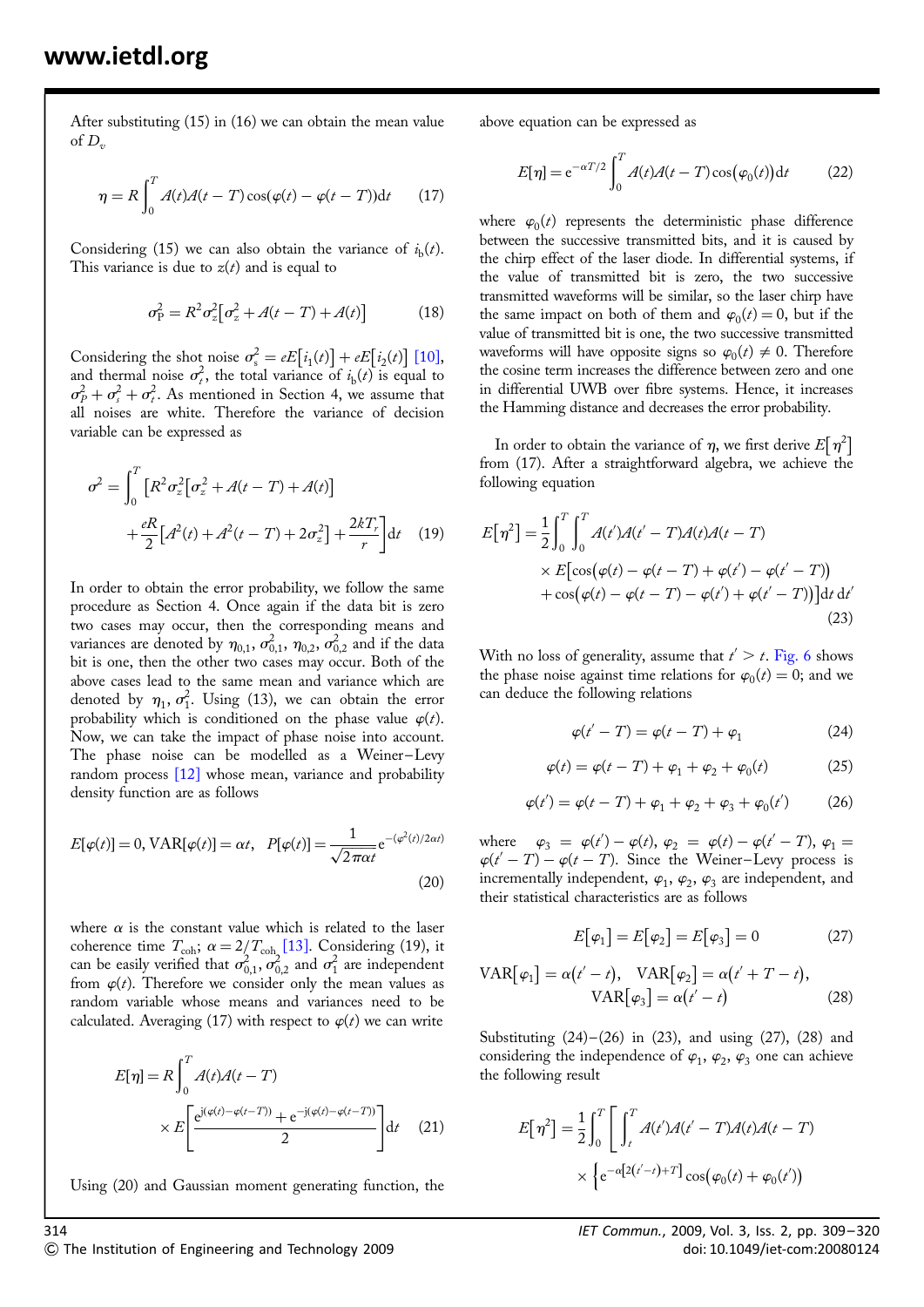

Figure 6 Phase noise against time

$$
+e^{-\alpha[t'-t]} \cos(-\varphi_0(t) + \varphi_0(t'))\, dt'
$$
  
+ 
$$
\int_0^t A(t')A(t'-T)A(t)A(t-T)
$$
  

$$
\times \left\{e^{-\alpha[2(t-t')+T]} \cos(\varphi_0(t) + \varphi_0(t'))\right\}
$$
  
+ 
$$
e^{-\alpha[t-t']} \cos(-\varphi_0(t) + \varphi_0(t'))\, dt'\, dt
$$
 (29)

The variance of  $\eta$  can be simply obtained from (22) and (29) The variance of  $\eta$  can be simply<br>(VAR[ $\eta$ ] =  $E[\eta^2] - E^2[\eta]$ ).

Substituting  $A(t) = A(t - T) = A_b \pm A_m u(t)$  in (22) and (29), we obtain  $E[\eta_{0,1}], E[\eta_{0,2}], \text{VAR}[\eta_{0,1}], \text{VAR}[\eta_{0,2}],$ and substituting  $A(t) = A_b + A_m u(t), A(t - T) = A_b$  $A_m u(t)$  in (22) and (29), we obtain  $E[\eta_1]$  and  $VAR[\eta_1]$ . Using these values, the total error probability is obtained by averaging the conditional error probability and is expressed as

$$
P_e = \frac{1}{4} \int_{-\infty}^{+\infty} Q\left(\frac{\eta_{0,1} - i_{\text{th}}}{\sigma_{0,1}}\right) \frac{1}{\sqrt{2\pi \text{VAR}[\eta_{0,1}]}}
$$
  
\n
$$
\times \exp\left(-\frac{(\eta_{0,1} - E[\eta_{0,1}])^2}{2 \text{VAR}[\eta_{0,1}]}\right) d\eta_{0,1}
$$
  
\n
$$
+ \frac{1}{4} \int_{-\infty}^{+\infty} Q\left(\frac{\eta_{0,2} - i_{\text{th}}}{\sigma_{0,2}}\right) \frac{1}{\sqrt{2\pi \text{VAR}[\eta_{0,2}]}}
$$
  
\n
$$
\times \exp\left(-\frac{(\eta_{0,2} - E[\eta_{0,2}])^2}{2 \text{VAR}[\eta_{0,2}]}\right) d\eta_{0,2}
$$
  
\n
$$
+ \frac{1}{2} \int_{-\infty}^{+\infty} Q\left(\frac{i_{\text{th}} - \eta_{1}}{\sigma_{1}}\right) \frac{1}{\sqrt{2\pi \text{VAR}[\eta_{1}]}}
$$
  
\n
$$
\times \exp\left(-\frac{(\eta_{1} - E[\eta_{1}])^2}{2 \text{VAR}[\eta_{1}]} \right) d\eta_{1}
$$
 (30)

#### 6 Numerical results

In this section, we use the mathematical models of Section 2 to obtain the waveforms at the receiver, then using the analytical expressions of the error probability, which are derived in Sections 4 and 5, we calculate the performance of the whole system shown in Fig. 1. We assume that the length of the SMF is 4 km which leads to 0.8 dB attenuation. The duration of UWB signals are  $\sim$ 200 ps. The bit duration is 2 ns for Figs. 7–11. Fig. 12 shows how the duration of UWB signal is different from bit duration. The coherence time of the DFB laser is 32 ns for Fig. 7, and the DFB laser RIN is equal to  $-135 \text{ dB/Hz}$  for all figures. These values are typical values which are selected for simulation purposes and they are not measured. The target bit error rate is  $10^{-5}$  that corresponds to the packet error rate of  $10^{-2}$  [14].

Fig. 7 shows the error probability of the optical receiver against the modulating power. Each line corresponds to a specific bias power corresponding a specific bias current. Note that  $P_{\rm b}$  and  $P_{\rm m}$  are introduced in Section 2. As expected when the modulating power increases, the error probability decreases. It can also be observed that larger bias powers cause larger bit error probability. The reason is evident from (29). Considering this equation, it can be realised that increasing the bias power increases the variance of phase noise which is the dominant noise for the optical receiver.

Note that the coherence time of the laser is the same, 32 ns, for all points in Fig. 7. If the coherence time is increased the phase noise will be reduced. Therefore larger values for coherence time lead to lower error probabilities, this can be verified by observing Fig. 8 in which the error probability of the optical receiver is sketched against the modulating power,  $P_{\text{m}}$ , for various values of the coherence time and optical bias power,  $P_{\rm b}$ .

Fig. 9 shows the performance of the electrical receiver. In this figure, the impact of bias power and wireless channel fading is investigated. IEEE 802.15.3a UWB channel model is used to model the wireless channel fading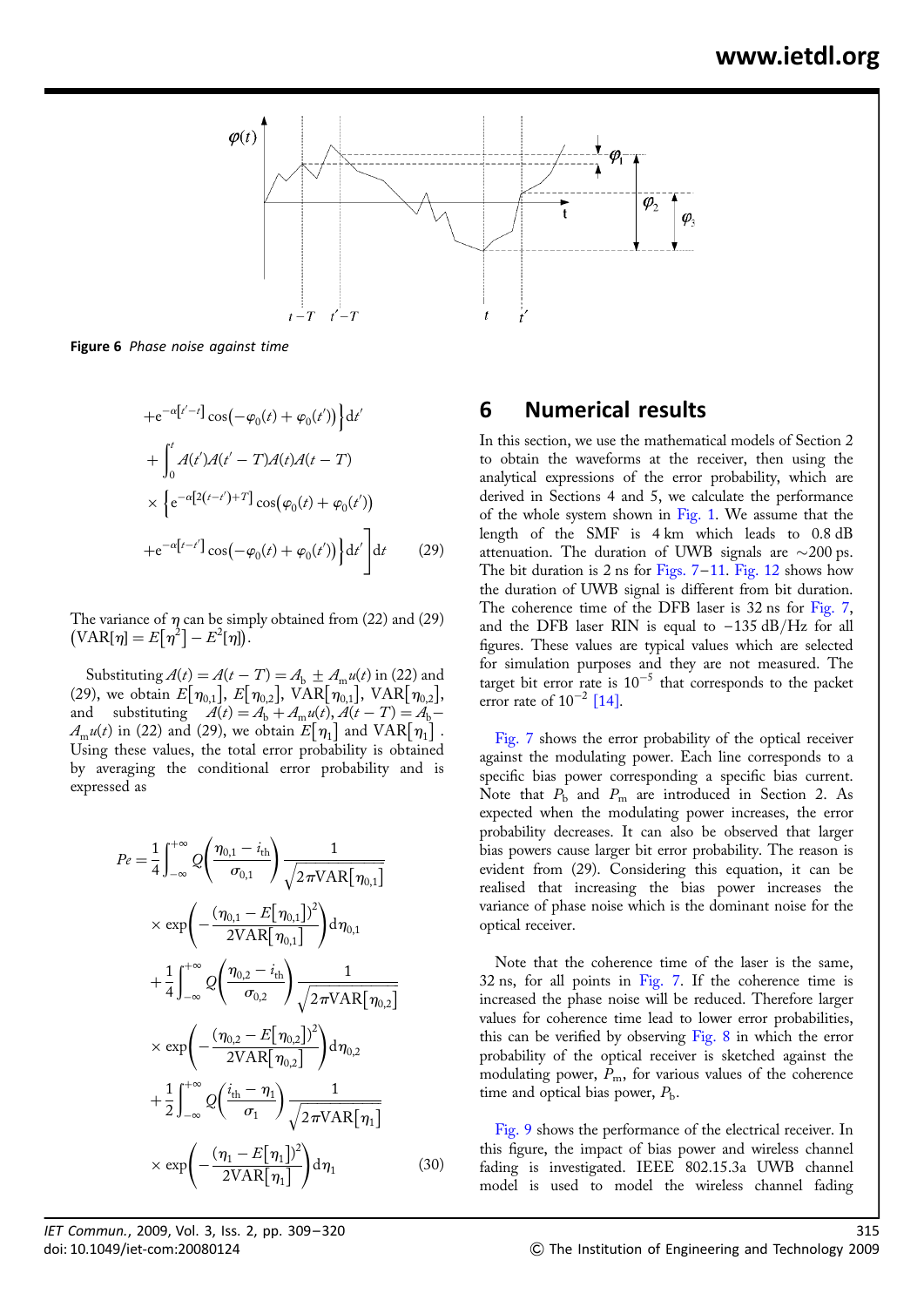

Figure 7 Error probability of optical receiver for various values of the bias power



Figure 8 Error probability of the optical receiver for various bias powers and various coherence times

[15, 16]. In this model, four different measurement environments are defined namely CM1, CM2, CM3 and CM4. In this paper, we have considered CM1 which describes a line-of-sight scenario with a separation between transmitter and receiver of  $\leq$ 4 m [15]. In order to consider the impact of fading, we have used the simulation method instead of analytical methods. We have simulated the wireless channel many times. Each time the corresponding impulse response is used to obtain  $u(t)$ , and the corresponding error probability is obtained using (13). The

final error probability is obtained by averaging over many wireless channel states.

From Fig. 9, it can be realised that fading degrades the performance of the system, but the effect of bias power is more serious. In fact, since the coherence time of wireless channel, 200  $\mu s$  [14], is usually much larger than the bit duration, the wireless channel is the same for the two successive bits, so the differential receiver can collect the total energy distributed in the multipath signal. That is why, the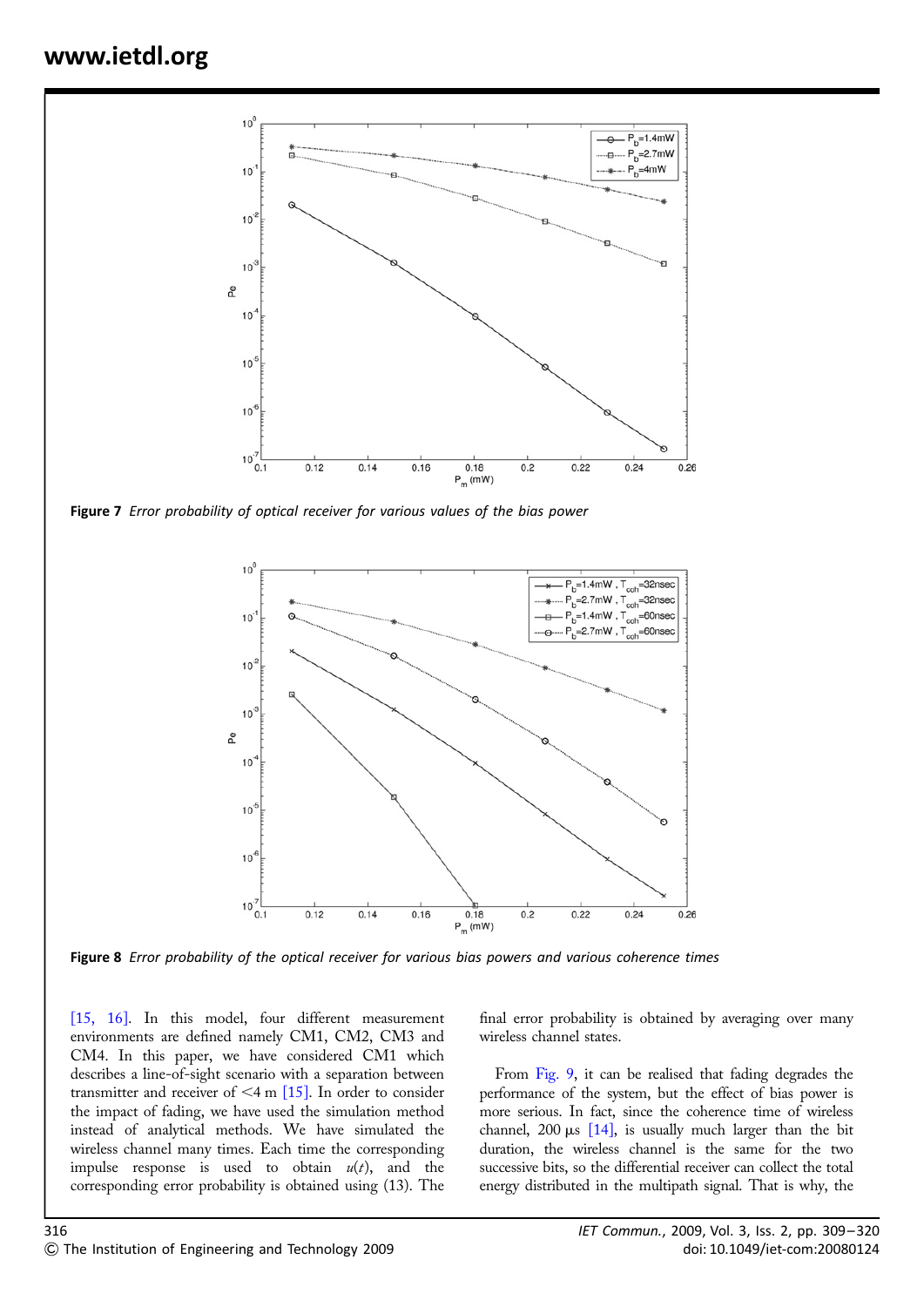

Figure 9 Error probability of the electrical receiver for various bias powers and fading levels



Figure 10 Performance comparison between the electrical receiver and the optical receiver

impact of the fading on the performance is not very much. Note that we have assumed that the bit duration is 40 ns which is large enough in order not to result in significant inter symbol interference [14, 15], and most of the energy distributed among various multipath components is collected. In the optical receiver, the coherence time of the laser must be much larger than the bit duration, otherwise the phase noise will be very strong and the performance degrades seriously. Therefore a system with a large bit duration requires a laser diode with a large coherence time. For example, the coherence time of a typical DFB laser is around 32 ns which is even less than the bit duration, 40 ns. Therefore it is not possible to use such a DFB laser for this system, and a laser diode with larger coherence time must be used. DFB laser diodes with larger coherence time such as 600 ns are available widely [17]. Using such DFB lasers, the bit duration can be as much as 40 ns without any significant performance degradation. On the other hand, master-slave structured DFB laser diodes with the coherence time of the order of  $20 \mu s$  are also reported in literature [18]. Therefore it seems that using such laser diodes, bit durations as much as tens of microsecond can be supported with the optical receiver. However,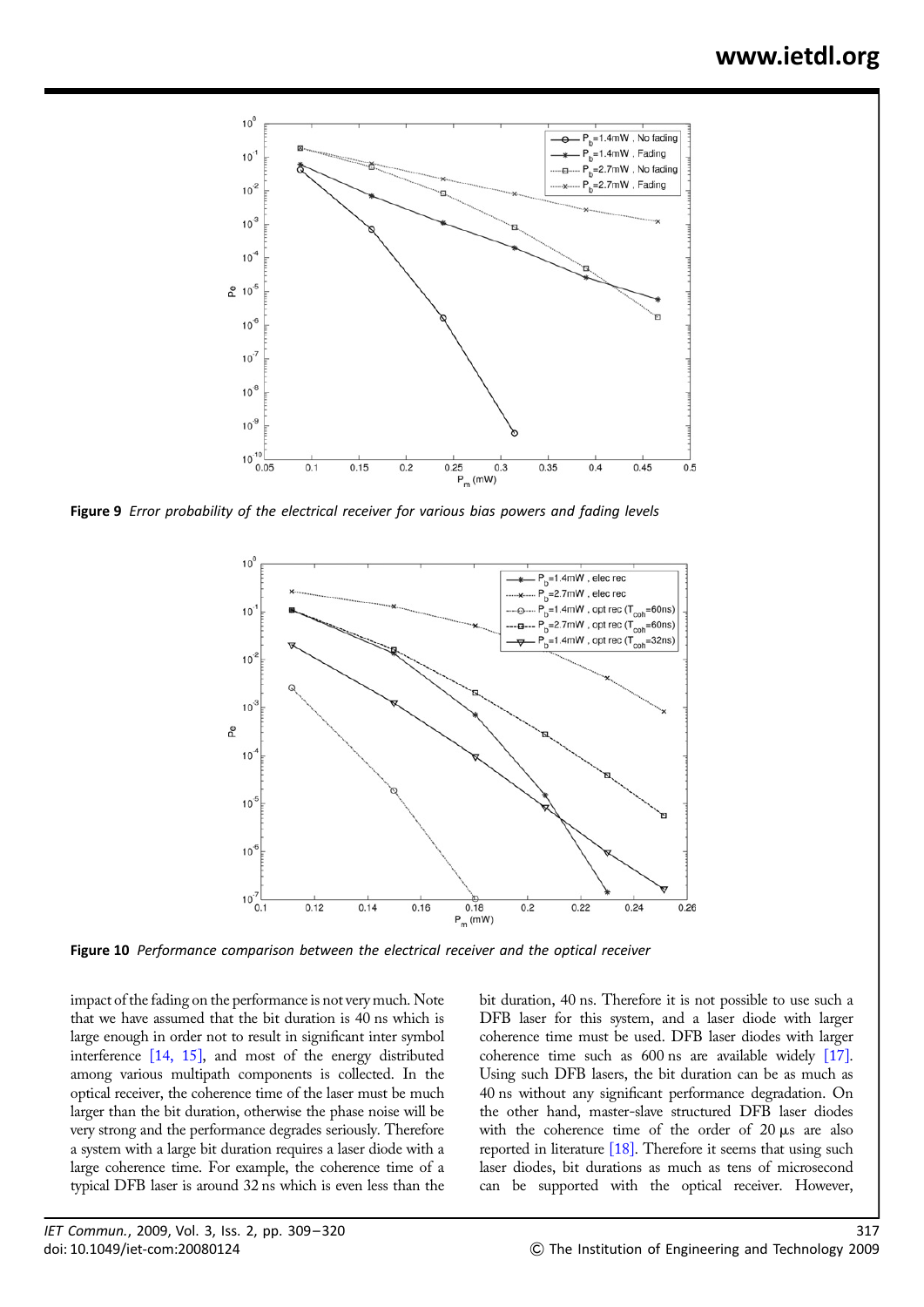

Figure 11 Error probability of the optical receiver against the laser coherence time



Figure 12 Bit duration and the duration of UWB signal (200 ps)

implementing large bit duration systems requires long fibre lengths in the Mach–Zehnder interferometer (Fig. 3) as stated in Section 2. This problem limits the maximum supportable bit duration to tens of nanosecond.

In Fig. 10, the performance of the optical receiver and the electrical receiver are compared. In order to have a more instructive comparison, the effect of the bias power and the laser coherence time is also examined in this figure. From this figure, it can be realised that the optical receiver with the coherence time of 60 ns outperforms the electrical receiver (for both bias powers of 1.4 and 2.7 mW). However, the performance of the optical receiver severely depends on the laser coherence time, whereas the performance of the electrical receiver is independent from the coherence time. For example, compare the error probability of electrical receiver  $(P_b = 1.4 \text{ mW})$  with that of optical receiver  $(P<sub>b</sub> = 1.4$  mW,  $T<sub>coh</sub> = 32$  ns). In this case, unlike the case of  $T_{\text{coh}} = 60 \text{ ns}$ , the performance of optical receiver and the electrical receiver are close and the optical receiver error probability crosses that of the electrical receiver. The electrical

receiver outperforms the optical receiver for large values of modulating power. The reason is that the phase noise variance is less sensitive to the modulating power value compared with other noises. However, 32 ns is a typical value for the DFB laser coherence time and we can conclude that the performance of optical receiver and electrical receiver are similar for the bit duration of 2 ns and a typical DFB laser.

In Fig. 11, the error probability of optical receiver is plotted against the laser coherence time. The modulating power is 0.14 mW and the bit duration is 2 ns in this figure. As expected, and as it can be realised from this figure, the error probability decreases when the coherence time is increased. However, for each bias power, there is a floor value for the error probability which is almost constant for the coherence time values exceeding 300 ns. This can be explained as follows; when the coherence time increases, the variance of phase noise decreases so that the phase noise is no longer the dominant noise for coherence time values that are large enough. In this case, other noises such as shot noise, thermal noise or intensity noise become the dominant noise and errors are mostly caused by such noises which are independent from the laser coherence time. As discussed before, DFB lasers with coherence time value larger than 300 ns are available [17]. Using these DFB lasers, we obtain the performance limit of the optical receiver for a small bit duration such as 2 ns which is used in this figure.

#### 7 Conclusions

In this paper, we studied the transmission of differential IR-UWB signals over SMF. We studied an optical receiver structure for the fist time in this application as well as the conventional electrical receiver. We observed that the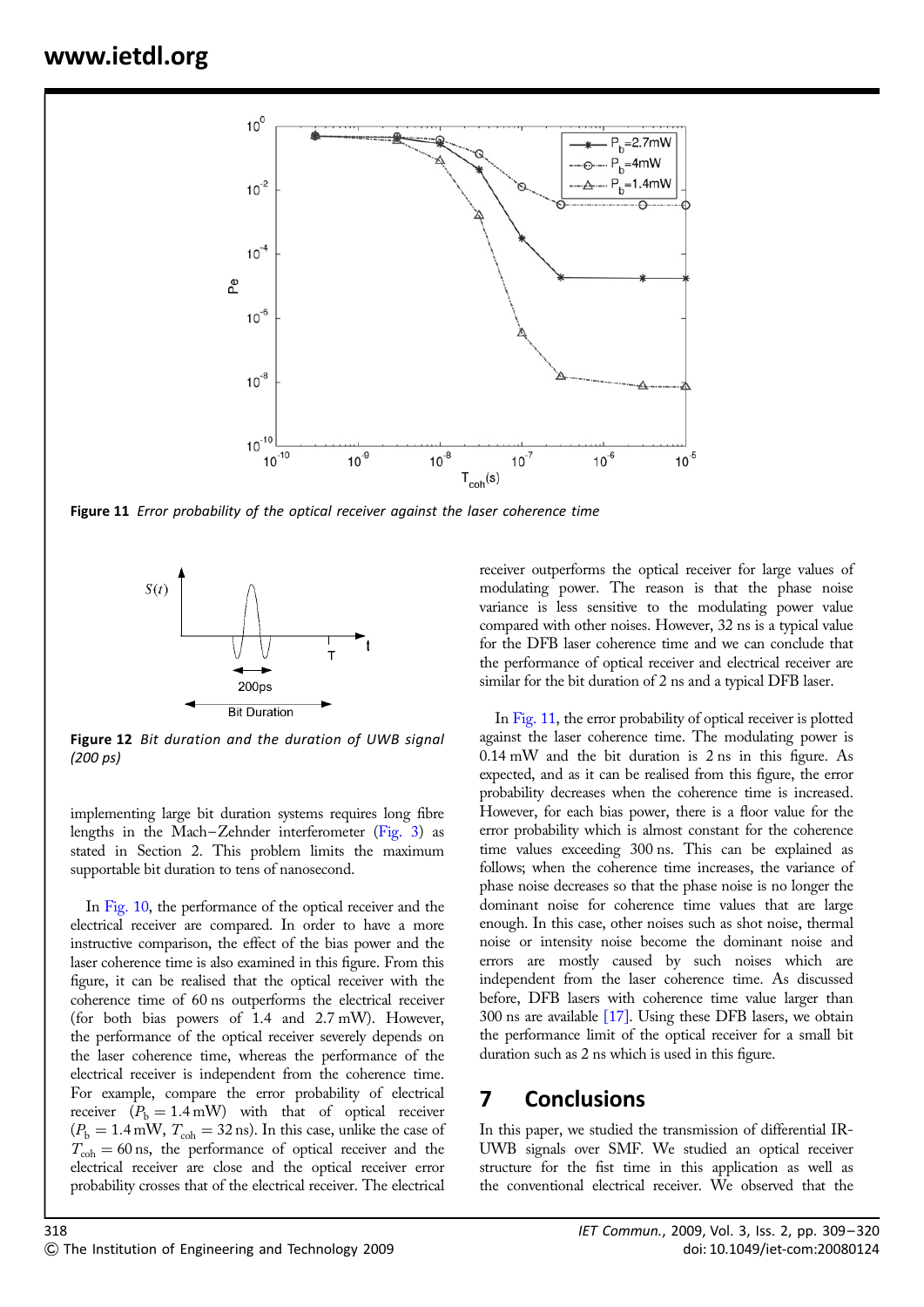increase of laser diode bias current degrades the performance of receivers. We also compared electrical and optical receivers and showed that the performance of optical receiver severely depends on the laser diode coherence time, but it is close to that of the electrical receiver for typical and practical UWB bit rates (500 Mb/s) and viable DFB lasers ( $\overline{T}_{coh} = 32$  ns). The optical receiver can also outperform the electrical receiver for larger values of coherence time (e.g.  $T_{coh} = 60$  ns for the bit rate of 500 Mb/s), but when the laser coherence time is small compared with the bit duration the performance of the optical receiver degrades seriously.

## 8 Acknowledgment

The work has been supported by Iran National Science Foundation (INSF).

# 9 References

[1] GHAVAMI M., MICHAEL L.B., KOHNO R.: 'Ultra wide band signals and systems in communication engineering' (Wiley, 2004, 1st edn.)

[2] TAN C.M., ONG L.C., YEE M.L., LUO B., TANG P.K.: 'Direct transmission of ultra wide band signals using single mode radio-over-fiber system'. Microwave Conf. Proc., APMC, Asia-Pacific, December 2005, vol. 2, p. 3

[3] LIM C.S., YEE M.L., ONG C.L.: 'Performance of transmission of ultra wideband signals using radio-over-fiber system'. Proc. 6th Int. Conf. ITS Telecommunications, June 2006, pp. 250– 253

[4] WAH M.Y., YEE C., YEE M.L.: 'Wireless ultra wideband communications using radio over fiber'. 2003 IEEE Conf. Ultra Wideband Systems and Technologies, November 2003, pp. 265– 269

[5] YANG L., GIANNAKIS G.B.: 'Ultra-wideband communications an idea whose time has come', IEEE Signal Process. Mag., 2004, 21, (6), pp.  $26 - 54$ 

[6] BATRA A., BALAKRISHNAN J., DABAK A.: 'Multi-band OFDM: a new approach for UWB'. Proc. 2004 Int. Symp. Circuits and Systems (ISCAS), 2004, vol. 5, V-365–V-368

[7] BOSCI G., POGGIOLINI P.: 'The impact of receiver imperfections on the performance of optical directdetection DPSK', J. Lightw.Technol., 2005, 23, (2), pp. 842–848

[8] MADSEN C.K., ZHAO J.H.: 'Optical filter design and analysis: a signal processing approach' (Wiley, 1999, 1st edn.)

[9] CABON B., JAZAYERIFAR M., NGUYEN G.: 'RoF techniques for broadband access'. IEEE Radio and Wireless Symp. RWS2008 Workshop WM2: Radio over Fiber Technologies, Orlando, USA, January 2008, pp. 21– 24

[10] AGRAWAL G.E.: 'Fiber-optic communication systems' (Wiley, 2002, 2nd edn.)

[11] CARTLEDGE J., SRINIVASAN R.C.: 'Extraction of DFB laser rate equation parameters for system simulation purposes', J. Lightw. Technol., 1997, 15, (5), pp. 852-860

[12] MANSOURI-RAD M., SALEHI J.A.: 'Phase-induced intensity noise in digital incoherent all-optical tappeddelay line systems', J. Lightw. Technol., 2006, 24, (8), pp. 3059– 3072

[13] SALEHI M.R., CABON B.: 'Theoretical and experimental analysis of influence of phase-to-intensity noise conversion in interferometric systems', J. Lightw. Technol., 2004, 22, (6), pp. 1510-1518

[14] IEEE P 802.15 Working Group for Wireless Personal Area Networks (WPANs), UWB Channel Modeling Contribution from Intel, June 2002

[15] FOERSTER J.R., PENDERGRASS M., MOLISCH A.F.: 'A UWB channel model for ultra wideband indoor communications'. Proc. Int. Symp. Wireless Personal Multimedia Communications (WPMC), October 2003

[16] www.mathworks.com/matlabcentral (available at January 2008)

[17] Single-mode DFB laser diode: www.mitsubishichips. com

[18] LISSILLOUR F., GABET R., FÉRON P., BESNARD P., STÉPHAN G.: 'Linewidth narrowing of a DFB semiconductor laser at  $1.55 \mu m$  by optical injection of an Er: ZBLAN microspherical laser', Europhys. Lett., 2001, 55, (4), pp. 499–504

# 9 Appendix

In this appendix, we express the field noise against the intensity noise. Assume that the received electrical field is  $y(t) + z(t)$ , where  $z(t)$  represents the additive zero mean noise. The photo-detected electrical current will be as follows

$$
i(t) = R|y(t) + z(t)|^2
$$
\n(31)

The variance of  $i(t)$  is obtained after some algebra

$$
VAR{i(t)} = R^{2}(2\sigma^{4} + 4\sigma^{2}y^{2}(t))
$$
 (32)

where  $\sigma^2$  is the variance of  $z(t)$ . The intensity of noise is usually much weaker than that of the received signal when the system is in the normal mode of operation. Therefore the first term in (32) can be neglected compared with the